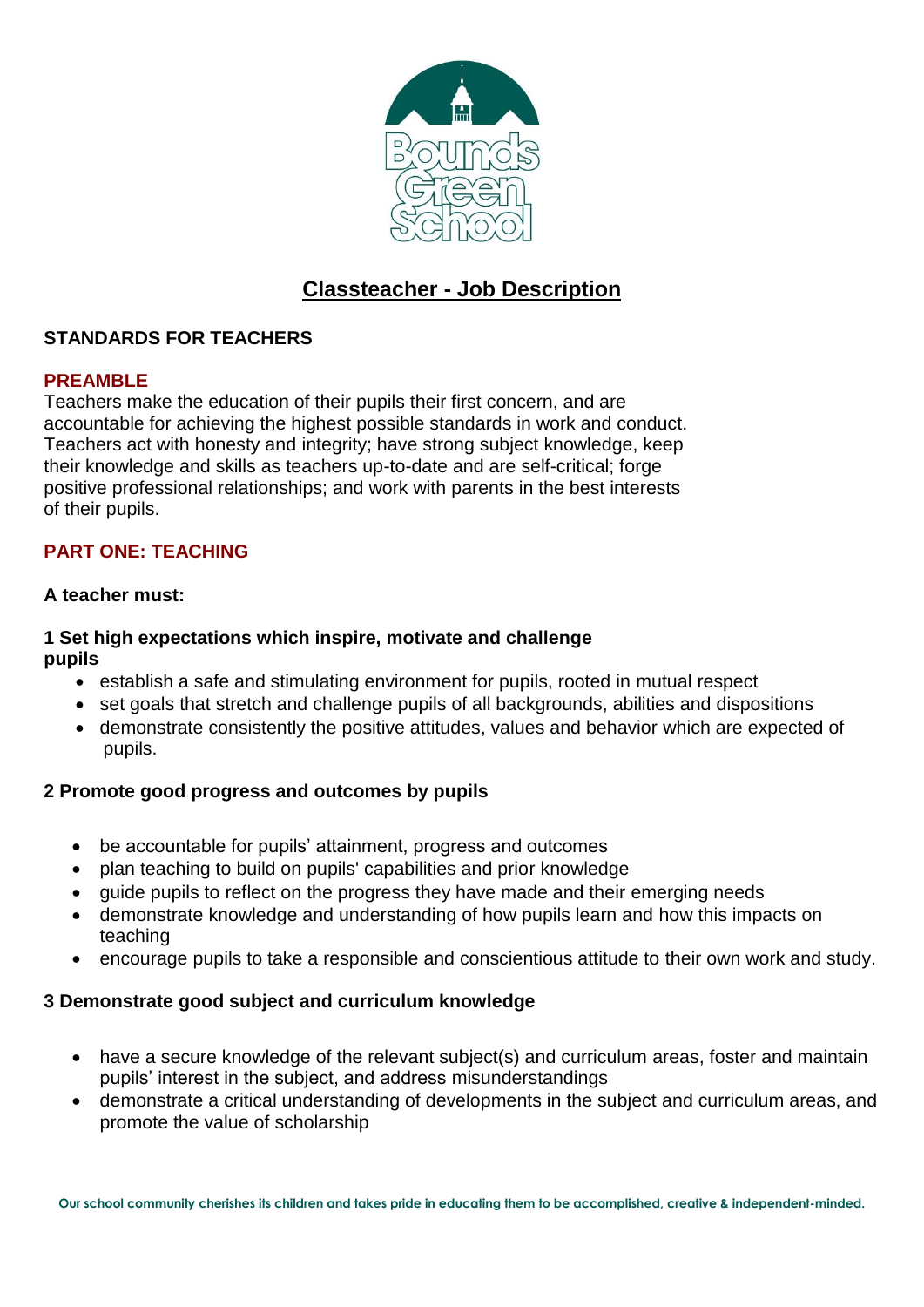- demonstrate an understanding of and take responsibility for promoting high standards of literacy, articulacy and the correct use of standard English, whatever the teacher's specialist subject
- if teaching early reading, demonstrate a clear understanding of systematic synthetic phonics
- if teaching early mathematics, demonstrate a clear understanding of appropriate teaching strategies.

### **4 Plan and teach well structured lessons**

- impart knowledge and develop understanding through effective use of lesson time
- promote a love of learning and children's intellectual curiosity
- set homework and plan other out-of-class activities to consolidate and extend the knowledge and understanding pupils have acquired
- reflect systematically on the effectiveness of lessons and approaches to teaching
- contribute to the design and provision of an engaging curriculum within the relevant subject area(s).

# **5 Adapt teaching to respond to the strengths and needs of all pupils**

- know when and how to differentiate appropriately, using approaches which enable pupils to be taught effectively
- have a secure understanding of how a range of factors can inhibit pupils' ability to learn, and how best to overcome these
- demonstrate an awareness of the physical, social and intellectual development of children, and know how to adapt teaching to support pupils' education at different stages of development
- have a clear understanding of the needs of all pupils, including those with special educational needs; those of high ability; those with English as an additional language; those with disabilities; and be able to use and evaluate distinctive teaching approaches to engage and support them.

# **6 Make accurate and productive use of assessment**

- know and understand how to assess the relevant subject and curriculum areas, including statutory assessment requirements
- make use of formative and summative assessment to secure pupils' progress
- use relevant data to monitor progress, set targets, and plan subsequent lessons
- give pupils regular feedback, both orally and through accurate marking, and encourage pupils to respond to the feedback.

#### **7 Manage behaviour effectively to ensure a good and safe learning environment**

- have clear rules and routines for behaviour in classrooms, and take responsibility for promoting good and courteous behaviour both in classrooms and around the school, in accordance with the school's behaviour policy
- have high expectations of behaviour, and establish a framework for discipline with a range of strategies, using praise, sanctions and rewards consistently and fairly
- manage classes effectively, using approaches which are appropriate to pupils' needs in order to involve and motivate them

**Our school community cherishes its children and takes pride in educating them to be accomplished, creative & independent-minded.**